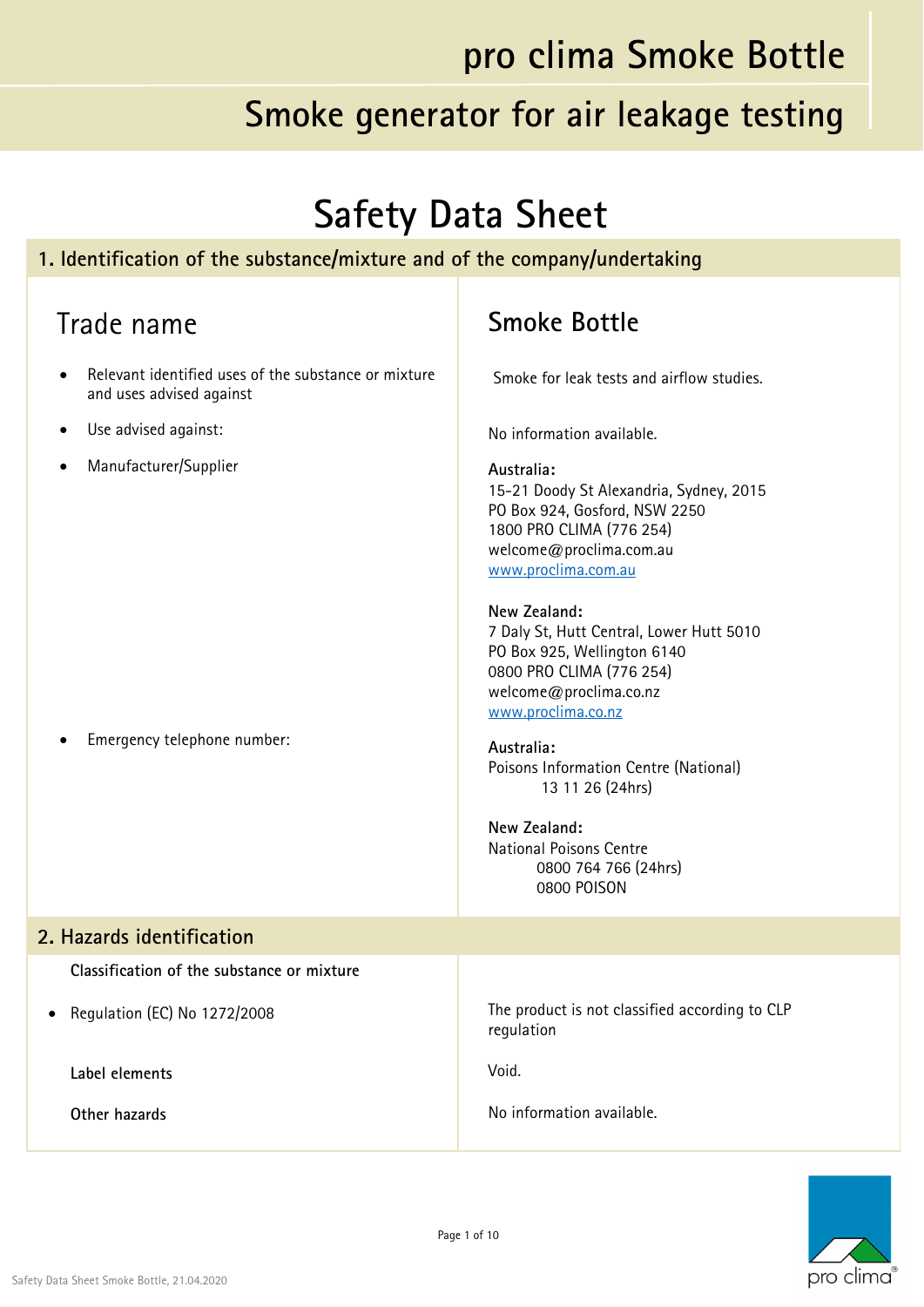| 3. Composition/information on ingredients                                     |                                                                                                                                                                                                                                      |
|-------------------------------------------------------------------------------|--------------------------------------------------------------------------------------------------------------------------------------------------------------------------------------------------------------------------------------|
| <b>Chemical Characterisation</b>                                              | <b>Mixtures</b>                                                                                                                                                                                                                      |
| 4. First aid measures                                                         |                                                                                                                                                                                                                                      |
| Description of first aid measures                                             |                                                                                                                                                                                                                                      |
| General information                                                           | Provide fresh air.<br>Take off contaminated clothing.<br>In case of accident or unwellness, seek medical advice<br>immediately (show directions for use or safety data<br>sheet if possible).                                        |
| After inhalation                                                              | Remove person to fresh air and keep comfortable for<br>breathing.<br>If experiencing respiratory symptoms: Call a doctor.                                                                                                            |
| After skin contact                                                            | Wash with plenty of soap and water.<br>In case of skin irritation, consult a physician.                                                                                                                                              |
| After eye contact                                                             | Rinse immediately carefully and thoroughly with eye-bath<br>or water. Remove contact lenses, if present and easy to do.<br>Continue rinsing.<br>In case of eye irritation consult an ophthalmologist.<br>Do not subject to friction. |
| After swallowing                                                              | Rinse mouth immediately and drink plenty of water.<br>Do NOT induce vomiting.<br>Never give anything by mouth to an unconscious person or<br>a person with cramps.                                                                   |
| Most important symptoms and effects, both acute and<br>delayed                | No information available.                                                                                                                                                                                                            |
| Indication of any immediate medical attention and<br>special treatment needed | First Aid, decontamination, treatment of symptoms.                                                                                                                                                                                   |
| 5. Firefighting measures                                                      |                                                                                                                                                                                                                                      |
| Extinguishing media<br>Suitable extinguishing agents                          | Co-ordinate fire-fighting measures to the fire                                                                                                                                                                                       |
|                                                                               | surroundings.                                                                                                                                                                                                                        |

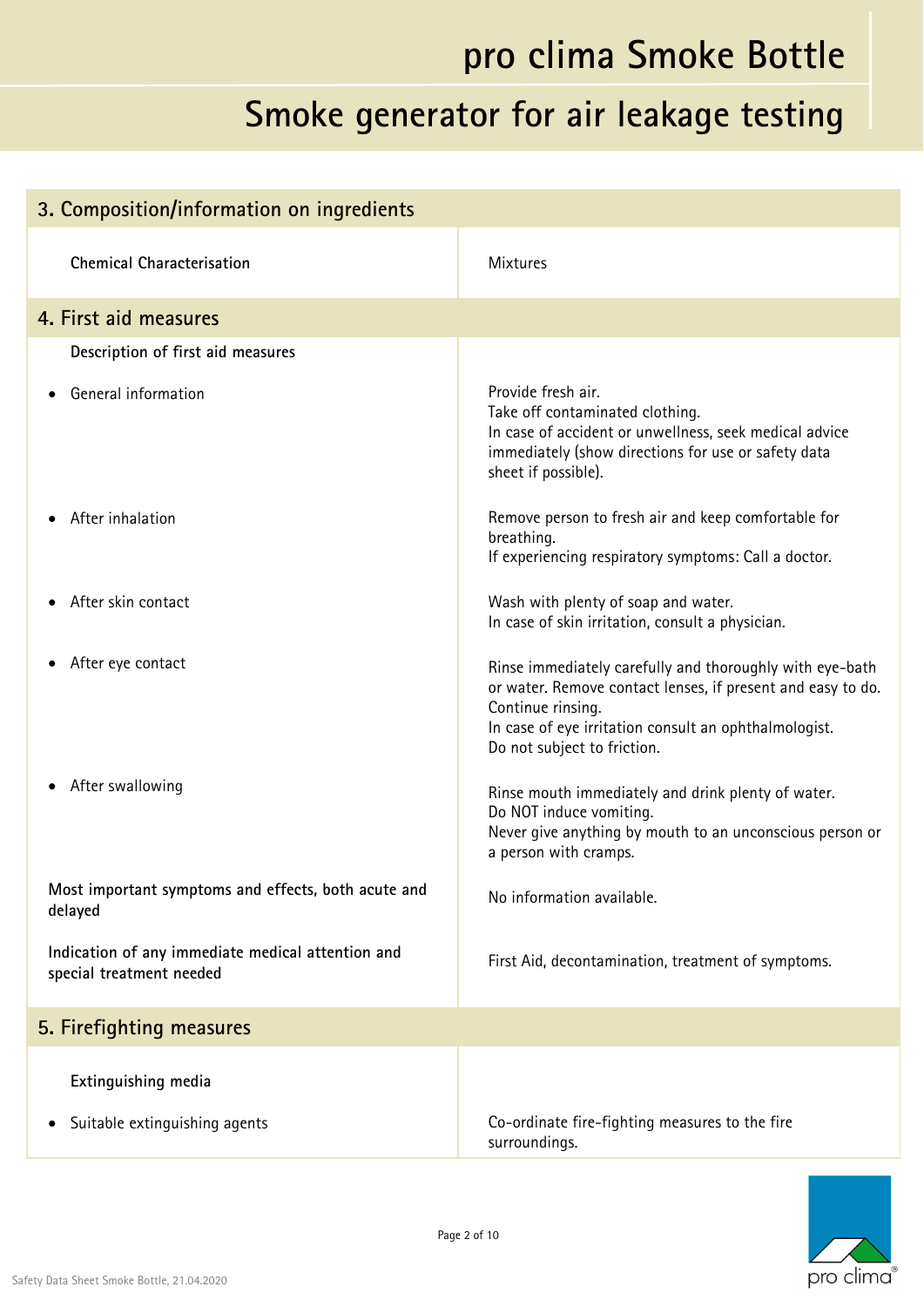| Unsuitable extinguishing agents<br>٠                                                | No information available.                                                                                                                                                                                                                |
|-------------------------------------------------------------------------------------|------------------------------------------------------------------------------------------------------------------------------------------------------------------------------------------------------------------------------------------|
| Special hazards arising from the substance or<br>mixture                            | Not oxidising.                                                                                                                                                                                                                           |
| Advice for firefighters                                                             | Special protective equipment for firefighters Protective<br>clothing.<br>In case of fire: Wear self-contained breathing apparatus.                                                                                                       |
| Additional information                                                              | Do not allow run-off from firefighting to enter drains or<br>water courses.                                                                                                                                                              |
| 6. Accidental release measures                                                      |                                                                                                                                                                                                                                          |
| Personal precautions, protective equipment and<br>$\bullet$<br>emergency procedures | See protective measures under point 7 and 8.<br>Wear personal protection equipment (refer to section 8).<br>Provide adequate ventilation.<br>Do not breathe dust/fume/gas/mist/vapours/spray.<br>Avoid contact with eyes and skin.       |
| Environmental precautions                                                           | Do not allow to enter surface water or drains. Do not allow<br>to enter soil/subsoil.<br>In case of gas escape or of entry into waterways, soil or<br>drains, inform the responsible authorities.                                        |
| Methods and material for containment and cleaning up                                | Provide adequate ventilation.<br>Take up mechanically, placing in appropriate containers for<br>disposal. (Take up dust-free and set down dust-free.)<br>Treat the recovered material as prescribed in the section on<br>waste disposal. |
| Reference to other sections                                                         | Safe handling: see section 7.<br>Personal protection equipment: see section 8.<br>Disposal: see section 13.                                                                                                                              |
| 7. Handling and storage                                                             |                                                                                                                                                                                                                                          |
| Precautions for safe handling                                                       |                                                                                                                                                                                                                                          |
| Advice on safe handling                                                             | See section 8.<br>Wear personal protection equipment (refer to section 8).<br>Avoid contact with eyes and skin.<br>In case of inadequate ventilation wear respiratory<br>protection.                                                     |

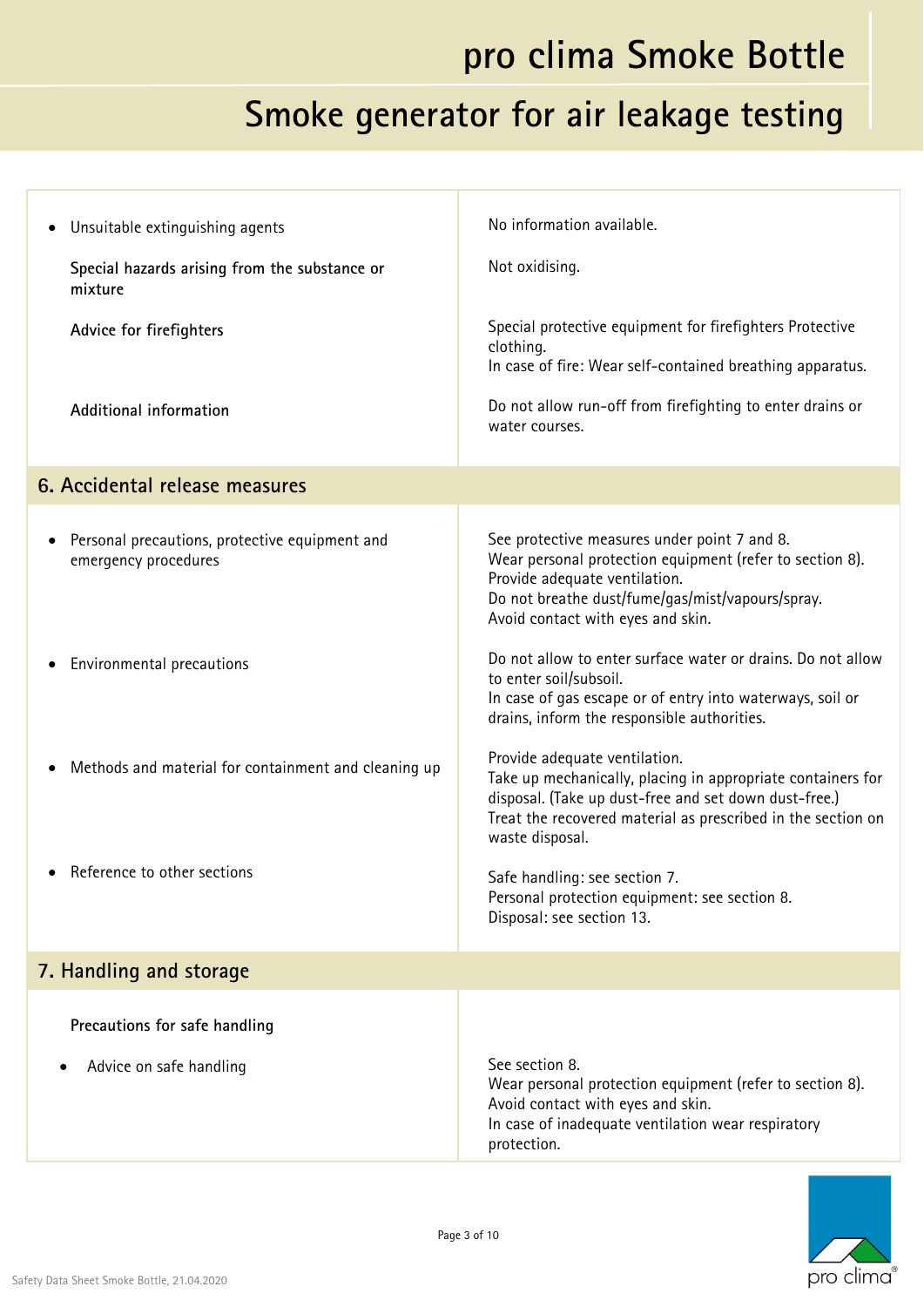| Advice on protection against fire and<br>explosion                                                                                                                                                               | Usual measures for fire prevention.                                                                                                                                                                                                         |
|------------------------------------------------------------------------------------------------------------------------------------------------------------------------------------------------------------------|---------------------------------------------------------------------------------------------------------------------------------------------------------------------------------------------------------------------------------------------|
| Further information on handling                                                                                                                                                                                  | When using do not eat, drink, smoke, sniff.<br>Keep away from: Dog, Cat.<br>Read attached instructions before use.                                                                                                                          |
| Conditions for safe storage, including any<br>incompatibilities                                                                                                                                                  |                                                                                                                                                                                                                                             |
| Requirements for storage rooms and vessels                                                                                                                                                                       | Keep out of reach of children.<br>Keep only in the original container in a cool, well-<br>ventilated place.<br>Store in a dry place.<br>Put lids on containers immediately after use.<br>Do not store above eye level. Keep away from heat. |
| Advice on storage compatibility                                                                                                                                                                                  | Keep away from food, drink and animal feeding stuffs.                                                                                                                                                                                       |
| Further information on storage conditions                                                                                                                                                                        | Heat; storage temperature at room temperature.<br>Humidity.                                                                                                                                                                                 |
| Specific end use(s)                                                                                                                                                                                              | Not relevant.                                                                                                                                                                                                                               |
|                                                                                                                                                                                                                  |                                                                                                                                                                                                                                             |
| 8. Exposure controls/personal protection                                                                                                                                                                         |                                                                                                                                                                                                                                             |
| Control parameters:                                                                                                                                                                                              |                                                                                                                                                                                                                                             |
| <b>Exposure Limits</b><br>CAS No<br>Substance<br>ppm<br>mg/m <sup>3</sup><br>٠<br>fibres/ml<br>Category<br>Origin<br>Additional advice on limit values<br>Exposure controls:<br>Appropriate engineering controls | 1317-65-3<br>Calcium carbonate, respirable<br>4<br>TWA (8 h)<br><b>WEL</b><br>Inhalation of dust/particles: Observe in addition any<br>national regulations!<br>Provide adequate ventilation.                                               |

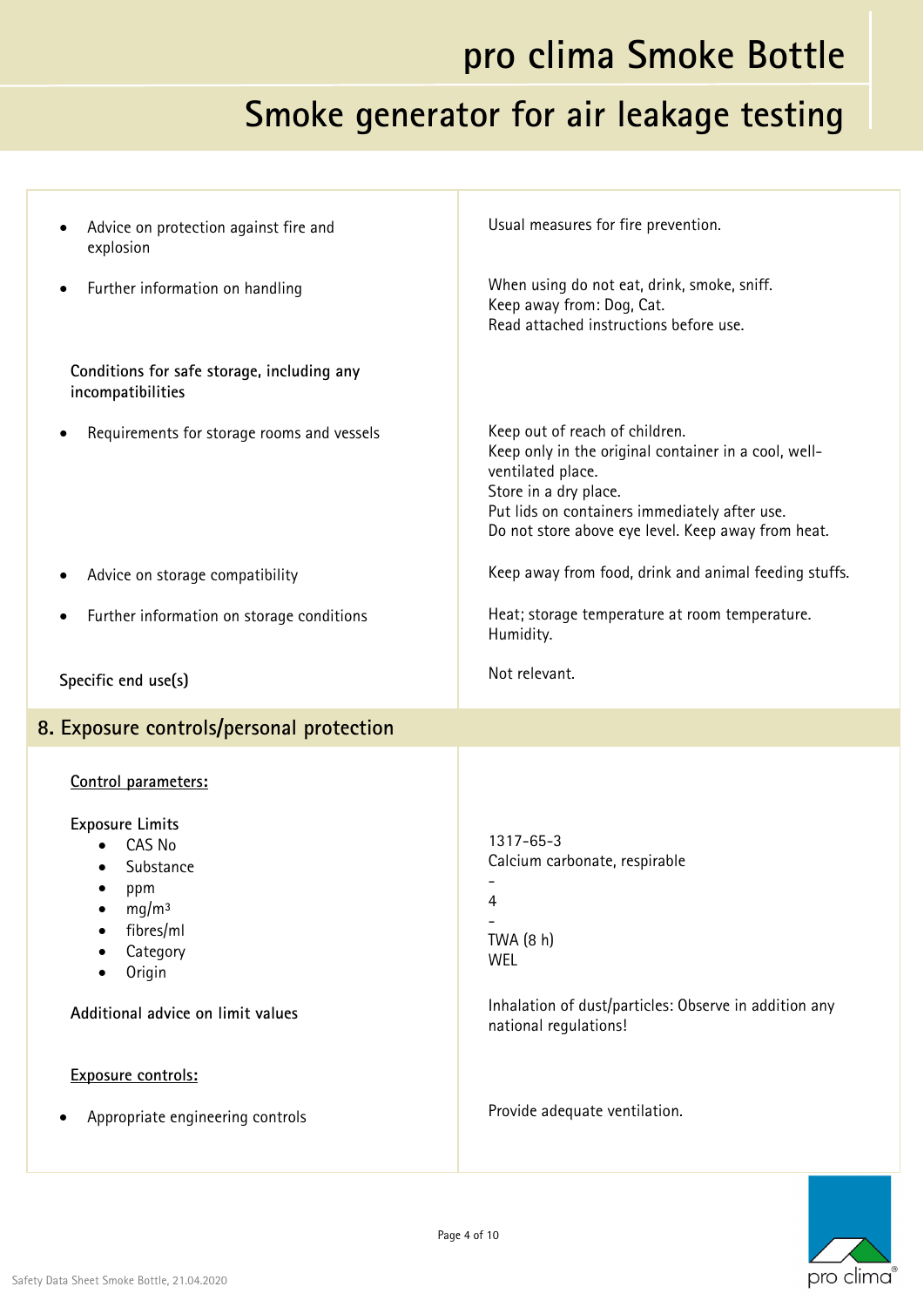| Protective and hygienic measures<br>Eye/face protection                                                                                                                 | Only wear fitting, comfortable and clean protective<br>clothing.<br>Wash contaminated clothing prior to re-use.<br>When using do not eat, drink, smoke, sniff.<br>Wash hands before breaks and after work.<br>Apply skin care products after work.<br>Wear eye/face protection.<br>Dust protection eyeglasses.                                                                                                                                                                |
|-------------------------------------------------------------------------------------------------------------------------------------------------------------------------|-------------------------------------------------------------------------------------------------------------------------------------------------------------------------------------------------------------------------------------------------------------------------------------------------------------------------------------------------------------------------------------------------------------------------------------------------------------------------------|
| Protection of hands                                                                                                                                                     | Hand protection is not required.                                                                                                                                                                                                                                                                                                                                                                                                                                              |
| Skin protection                                                                                                                                                         | Protective clothing.                                                                                                                                                                                                                                                                                                                                                                                                                                                          |
| Respiratory protection                                                                                                                                                  | Usually no personal respirative protection necessary.<br>Respiratory protection necessary at: exceeding exposure<br>limit values, insufficient ventilation, insufficient<br>exhaust.<br>Use only respiratory protection equipment with CE-symbol<br>including four-digit test number. Observe the wear<br>Time limits according GefStoffV in combination with the<br>rules for using respiratory protection apparatus (BGR<br>190).<br>Particle filter device (DIN EN 143) P2 |
| Environmental exposure control                                                                                                                                          | Do not allow to enter into surface water or drains.                                                                                                                                                                                                                                                                                                                                                                                                                           |
| 9. Physical and chemical properties                                                                                                                                     |                                                                                                                                                                                                                                                                                                                                                                                                                                                                               |
| Information on basic physical and chemical<br>properties<br>General Information<br>Physical state/appearance<br>Colour<br>Odour<br>pH-value<br>Change in physical state | Powder.<br>White.<br>Not determined.<br>Not determined.                                                                                                                                                                                                                                                                                                                                                                                                                       |
| Melting point/Melting range<br>Boiling point/Boiling range<br>Flash point<br>Sustaining combustion                                                                      | Not determined.<br>Not determined.<br>Not determined.<br>Not determined.<br>No data available.                                                                                                                                                                                                                                                                                                                                                                                |
| Flammability                                                                                                                                                            | Not determined.                                                                                                                                                                                                                                                                                                                                                                                                                                                               |

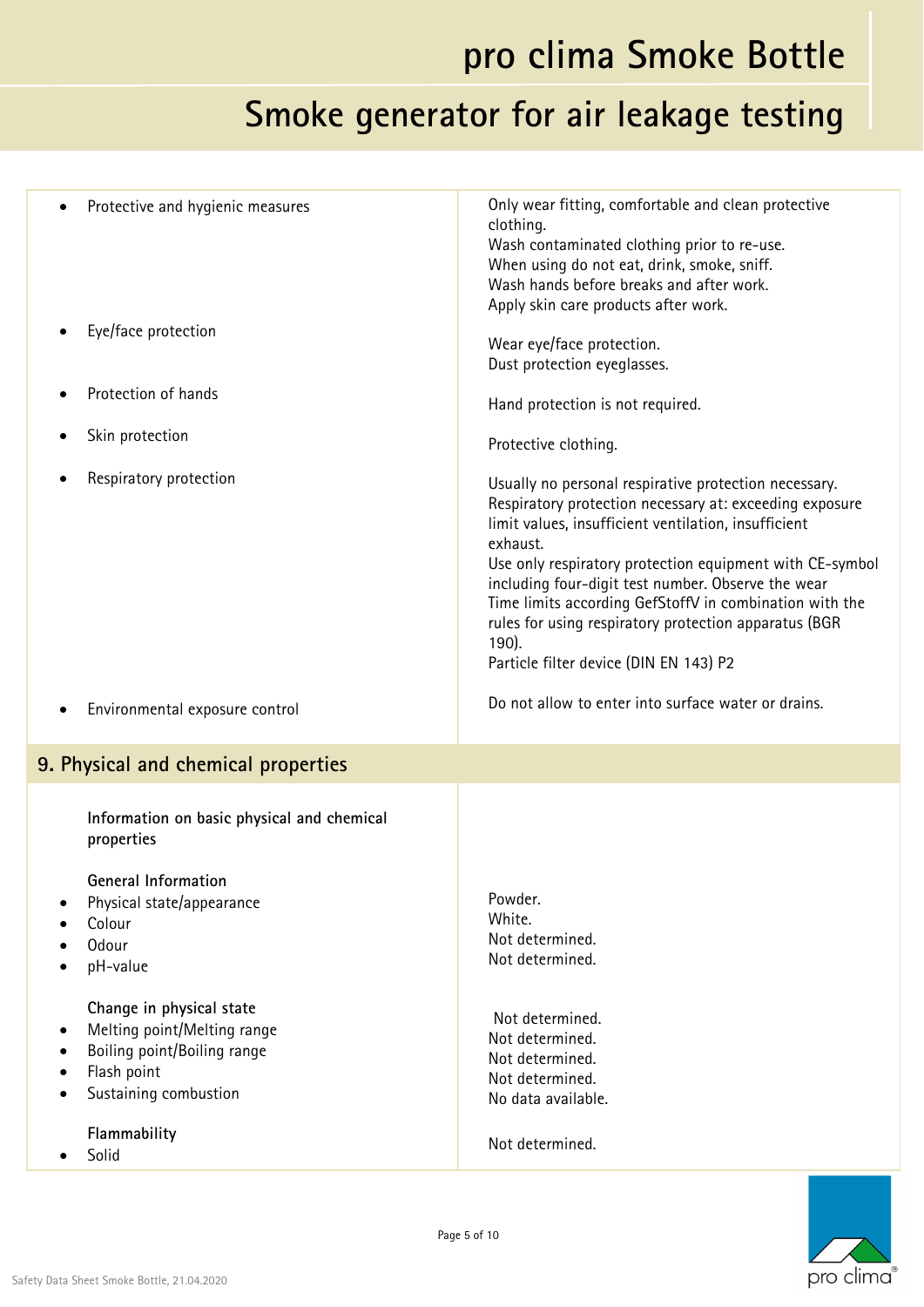| Gaseous                                                                                                                                                                                                                   | Not determined.                                                                                                                              |
|---------------------------------------------------------------------------------------------------------------------------------------------------------------------------------------------------------------------------|----------------------------------------------------------------------------------------------------------------------------------------------|
| <b>Explosive properties</b><br>Lower explosion limits<br>٠<br>Upper explosion limits<br>$\bullet$                                                                                                                         | This information is not available.<br>Not determined.<br>Not determined.                                                                     |
| Auto-ignition temperature<br>Solid<br>Gas<br>Decomposition temperature<br>Oxidizing properties<br>Vapour pressure<br>Density                                                                                              | Not determined.<br>Not determined.<br>Not determined.<br>This information is not available.<br>Not determined.<br>$\sim$ 2 g/cm <sup>3</sup> |
| Water solubility<br>Solubility in other solvents<br>Partition coefficient<br>Viscosity / dynamic<br>$\bullet$<br>Vapour density<br>Evaporation rate<br>Solvent content<br>$\bullet$<br>Other information<br>Solid content | Practically insoluble.<br>Not determined.<br>Not determined.<br>Not determined.<br>Not determined.<br>Not determined.<br>0<br>100%           |
| Observe technical data sheet.                                                                                                                                                                                             |                                                                                                                                              |
| 10. Stability and reactivity<br>Reactivity                                                                                                                                                                                | This material is considered to be non-reactive under<br>normal use conditions.                                                               |
| Chemical stability                                                                                                                                                                                                        | The product is chemically stable under recommended<br>conditions of storage, use and temperature.                                            |
| Possibility of hazardous reactions                                                                                                                                                                                        | No known hazardous reactions.                                                                                                                |
| Conditions to avoid                                                                                                                                                                                                       | No information available.                                                                                                                    |
| Incompatible materials                                                                                                                                                                                                    | No information available.                                                                                                                    |
| Hazardous decomposition products                                                                                                                                                                                          | No known hazardous decomposition products.                                                                                                   |

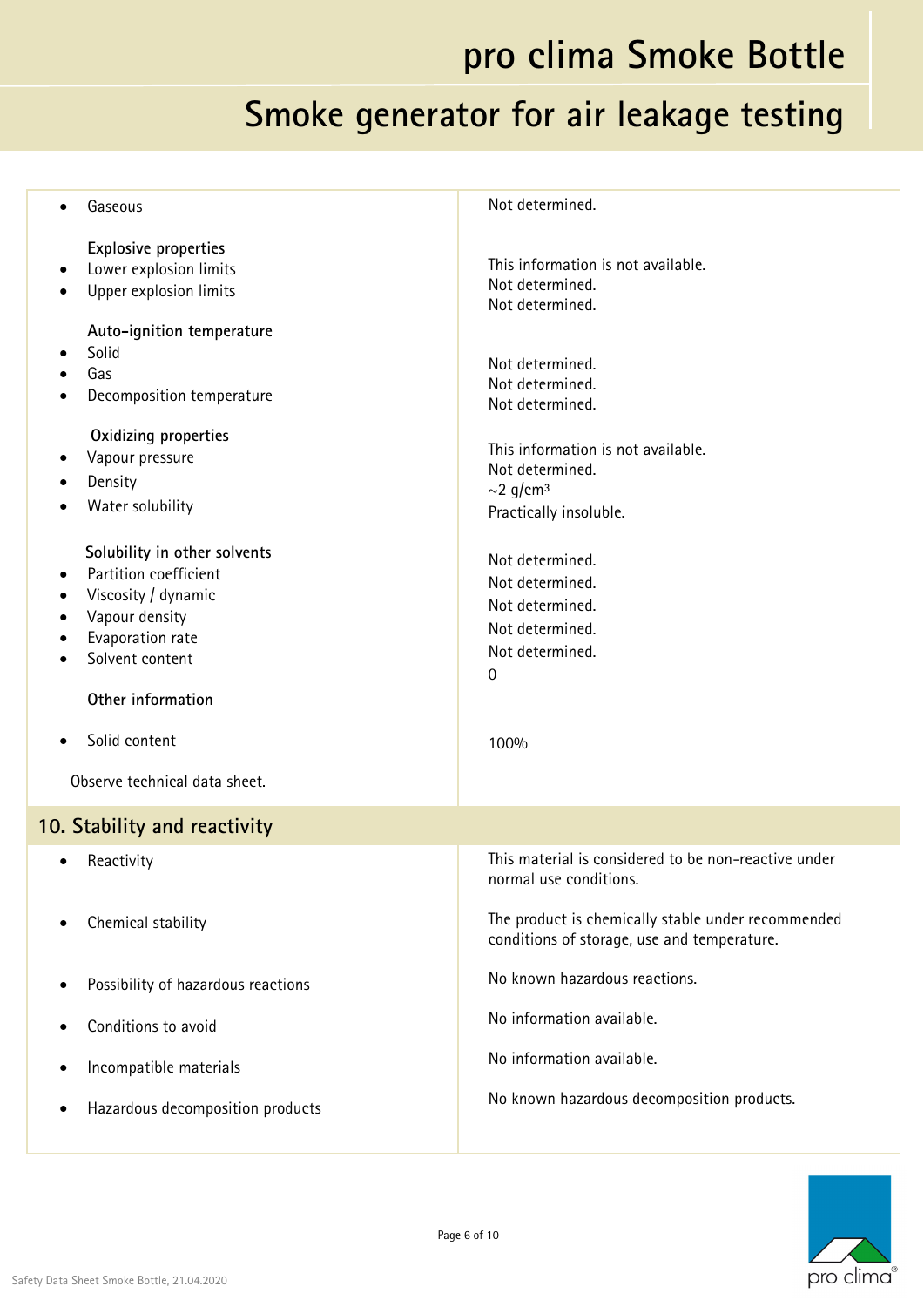| 11. Toxicological information                         |                                                                                                                                            |
|-------------------------------------------------------|--------------------------------------------------------------------------------------------------------------------------------------------|
| Information on toxicological effects                  |                                                                                                                                            |
| Acute toxicity                                        | Based on available data, the classification criteria are not<br>met.                                                                       |
| Irritation and corrosivity                            | Based on available data, the classification criteria are not<br>met.<br>Causes mild skin irritation.<br>IF IN EYES: Causes eye irritation. |
| Sensitising effects                                   | Based on available data, the classification criteria are not<br>met.                                                                       |
| Carcinogenic/mutagenic/toxic effects for reproduction | Based on available data, the classification criteria are not<br>met.                                                                       |
| STOT-single exposure                                  | Based on available data, the classification criteria are not<br>met.                                                                       |
| STOT-repeated exposure                                | Based on available data, the classification criteria are not<br>met.                                                                       |
| Aspiration hazard                                     | Based on available data, the classification criteria are not<br>met.                                                                       |
| 12. Ecological information                            |                                                                                                                                            |
| Toxicity                                              | No information available.                                                                                                                  |
| Persistence and degradability<br>$\bullet$            | Biodegradable.                                                                                                                             |
| Bio accumulative potential<br>٠                       | No indication of bioaccumulation potential.                                                                                                |
| Mobility in soil                                      | No data available.                                                                                                                         |
| Results of PBT and vPvB assessment<br>$\bullet$       | For this substance a chemical safety assessment has<br>not been carried out.                                                               |
| Other adverse effects                                 | No information available.                                                                                                                  |
|                                                       |                                                                                                                                            |

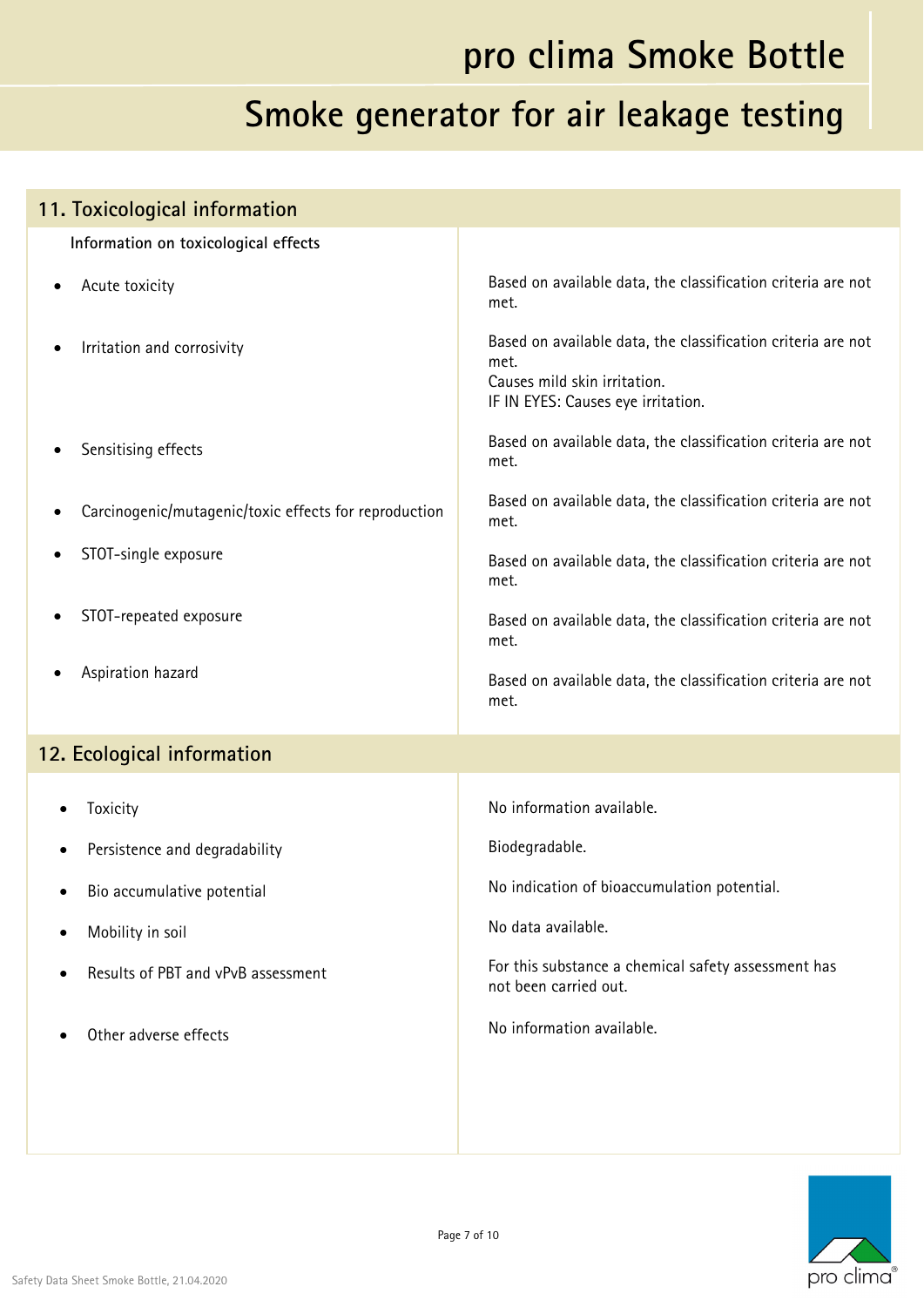#### **Smoke generator for air leakage testing**

#### **13. Disposal considerations Waste treatment method** Advice on disposal Waste disposal number of waste from residues/unused products Contaminated packaging Non-hazardous waste. Dispose of waste according to applicable legislation. The allocation of waste identity numbers/waste descriptions must be carried out according to the EEC, specific to the industry and process. Dispose of contents/container to industrial incineration plant. 060904 WASTES FROM INORGANIC CHEMICAL PROCESSES; wastes from the MSFU of phosphorous chemicals and phosphorous chemical processes; calciumbased reaction wastes other than those mentioned in 06 09 03 Completely emptied packages can be recycled. Dispose of waste according to applicable legislation. For cleaning up: Water (with cleaning agent) **14. Transport information Land transport (ADR/RID)**  UN number UN proper shipping name • Transport hazard class(es) Packing group **Inland waterways transport (ADN)**  UN number UN proper shipping name Transport hazard class(es) Packing group **Marine transport (IMDG) •** UN number **•** UN proper shipping name **•** Transport hazard class(es) **•** Packing group No dangerous good in sense of this transport regulation. No dangerous good in sense of this transport regulation. No dangerous good in sense of this transport regulation. No dangerous good in sense of this transport regulation. No dangerous good in sense of this transport regulation. No dangerous good in sense of this transport regulation. No dangerous good in sense of this transport regulation. No dangerous good in sense of this transport regulation. No dangerous good in sense of this transport regulation. No dangerous good in sense of this transport regulation. No dangerous good in sense of this transport regulation. No dangerous good in sense of this transport regulation.

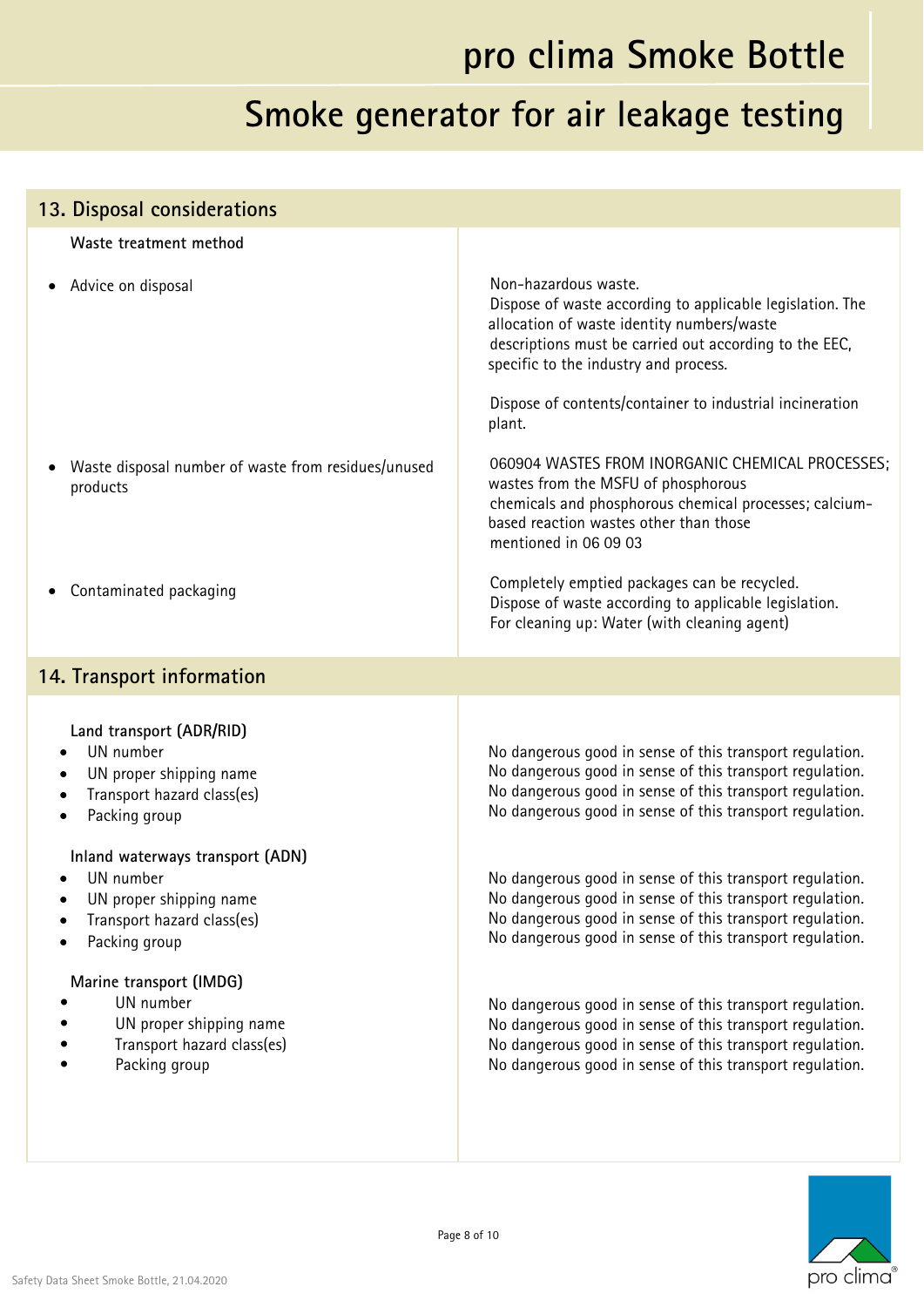| Air transport (ICAO-TI/IATA-DGR)<br>UN number<br>UN proper shipping name<br>Transport hazard class(es)<br>Packing group<br>Environmental hazards<br>Environmentally hazardous<br>Special precautions for user<br>Transport in bulk according to Annex II of Marpol<br>and the IBC Code                            | No dangerous good in sense of this transport regulation.<br>No dangerous good in sense of this transport regulation.<br>No dangerous good in sense of this transport regulation.<br>No dangerous good in sense of this transport regulation.<br>No.<br>No information available.<br>No information available. |
|-------------------------------------------------------------------------------------------------------------------------------------------------------------------------------------------------------------------------------------------------------------------------------------------------------------------|---------------------------------------------------------------------------------------------------------------------------------------------------------------------------------------------------------------------------------------------------------------------------------------------------------------|
| 15. Regulatory information                                                                                                                                                                                                                                                                                        |                                                                                                                                                                                                                                                                                                               |
| Safety, health and environmental<br>regulations/legislation specific for the substance or<br>mixture.<br>EU regulatory information<br>2010/75/EU (VOC):<br>Information according to 2012/18/EU<br>(SEVESO III):<br>National regulatory information<br>Water contaminating class (D)<br>Chemical safety assessment | 0%<br>Not subject to 2012/18/EU (SEVESO III)<br>1, slightly water contaminating<br>Chemical safety assessments for substances in this mixture<br>were not carried out.                                                                                                                                        |